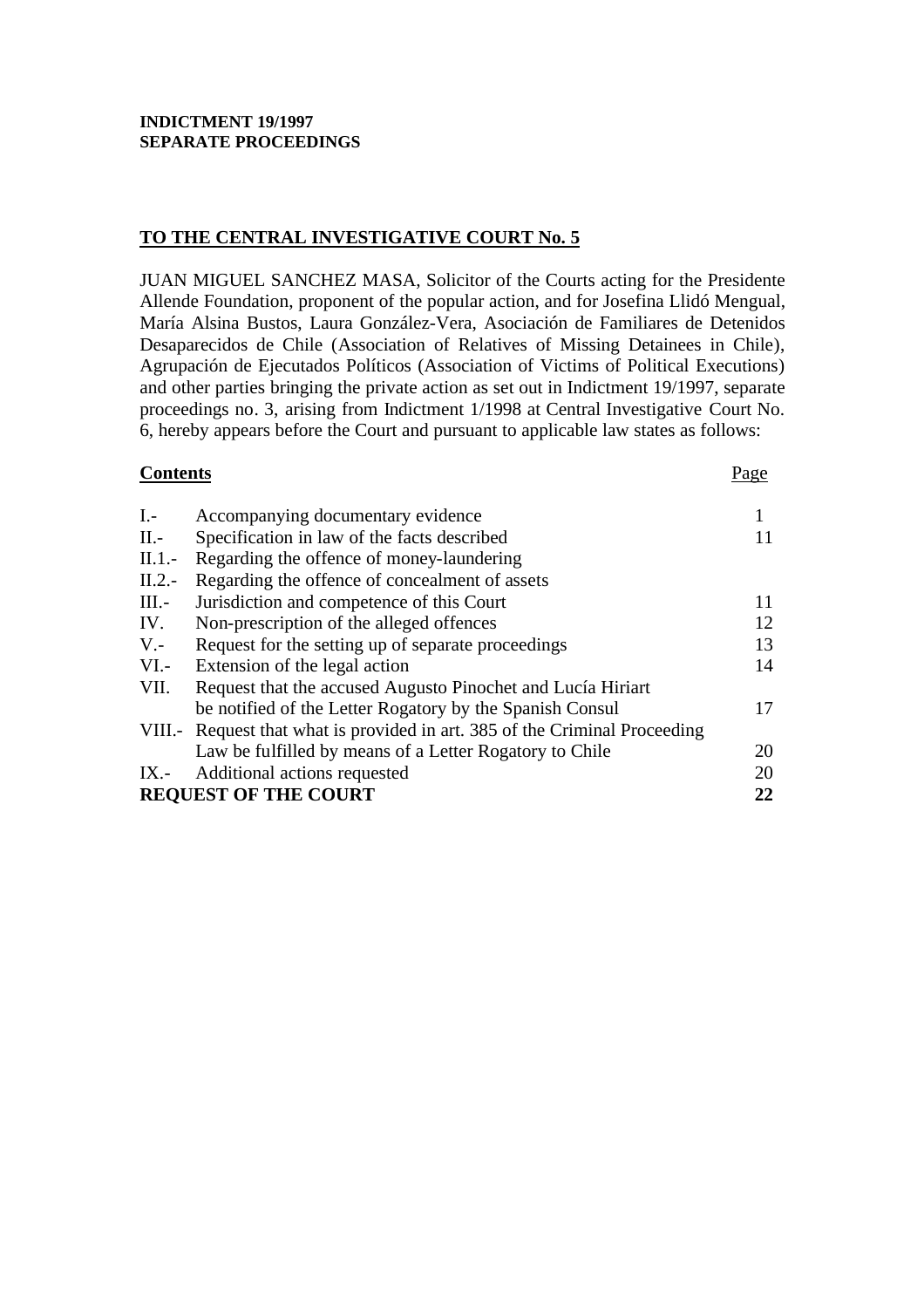## **I.- Accompanying documentary evidence**

**I.**- Whereas in relation to the facts described in our submissions of 19th July 2004, the following documentary evidence is attached hereto:

Doc. No.

1. As an antecedent of the **use of Riggs Bank in the alleged terrorist activities of DINA**, under the direct command of the accused August Pinochet, attached is a copy of the wire that the US embassy in Chile sent to the US Secretary of State, dated **October 1979**, which in its **point 7** (pp. 3-4) refers to "mysterious deposits and withdrawal of 25 thousand dollars late last year" in Manuel Contreras's account in Riggs Bank"  $\frac{1}{1}$ :

*"wireservice items appearing October 11 include a brief resume of a 'Washington Post' story on Manuel Contreras' Riggs Bank account, with its mysterious deposits and withdrawal of 25 thousand dollars late last year. 'Mercurio', the only paper to carry the story, buried it under subhead 'Letelier case' in its daily roundup of 'Chile abroad' items. This contrasted to the prominent treatment accorded by the press - 'Mercurio' in particular - to an Editorial published in Buenos Aires' 'Prensa' which supports the GOC position that the USG has no right to take reprisals against the GOC. The sense of the House resolution introduced by Reps. Harkin, Miller and Moffet received moderate play".<sup>2</sup>*

- **2.** Regarding the public knowledge of the relationship between the terrorist offences investigated in this case and Riggs National Bank, attached as doc. no. 2 is an **open letter dated 18th July 1979, signed by Michael Moffit**, husband of Mrs Ron Moffitt (killed together with Orlando Letelier in Washington DC on 21st September 1976) calling for a campaign to have the accounts in the bank closed in protest at loans granted to the Government of Chile which "in effect subsidize their policies of state terrorism." *<sup>3</sup>*
- **3. Timeline of the accused Augusto Pinochet's concealment of assets** in relation to the extradition proceedings pursued in this case as from 16th October 1998, published in the US Senate Report of 15th July 2004.

## Doc. No.

 $\overline{a}$ 

4. **Documentation relating to Ashburton Company Limited**, a notional company set up by A. Pinochet in the Bahamas with the assistance of Riggs Bank, consisting of:

- Certificate of foreign status in the US, numbered at the foot of the page as RNB 030077, dated **13th May 1996**, of **Ashburton Company Limited**,

<sup>&</sup>lt;sup>1</sup> Manuel Contreras was A. Pinochet's personal appointee at the head of DINA from October 1973 to 1978; see document attached to the submission of 13.10.1998; Volume XXI, ff. 3744-3779, 4173-4191, 4217-4240; T. XI, ff. 394 et seq.; T. XXV, ff. 5717-5720.

<sup>&</sup>lt;sup>2</sup> Source: US Department of State. State Chile Collections, at http://foia.state.gov/ Search-Colls/CollsSearch.asp

<sup>&</sup>lt;sup>3</sup> Source: US Department of State. State Chile Collections, *ibid.*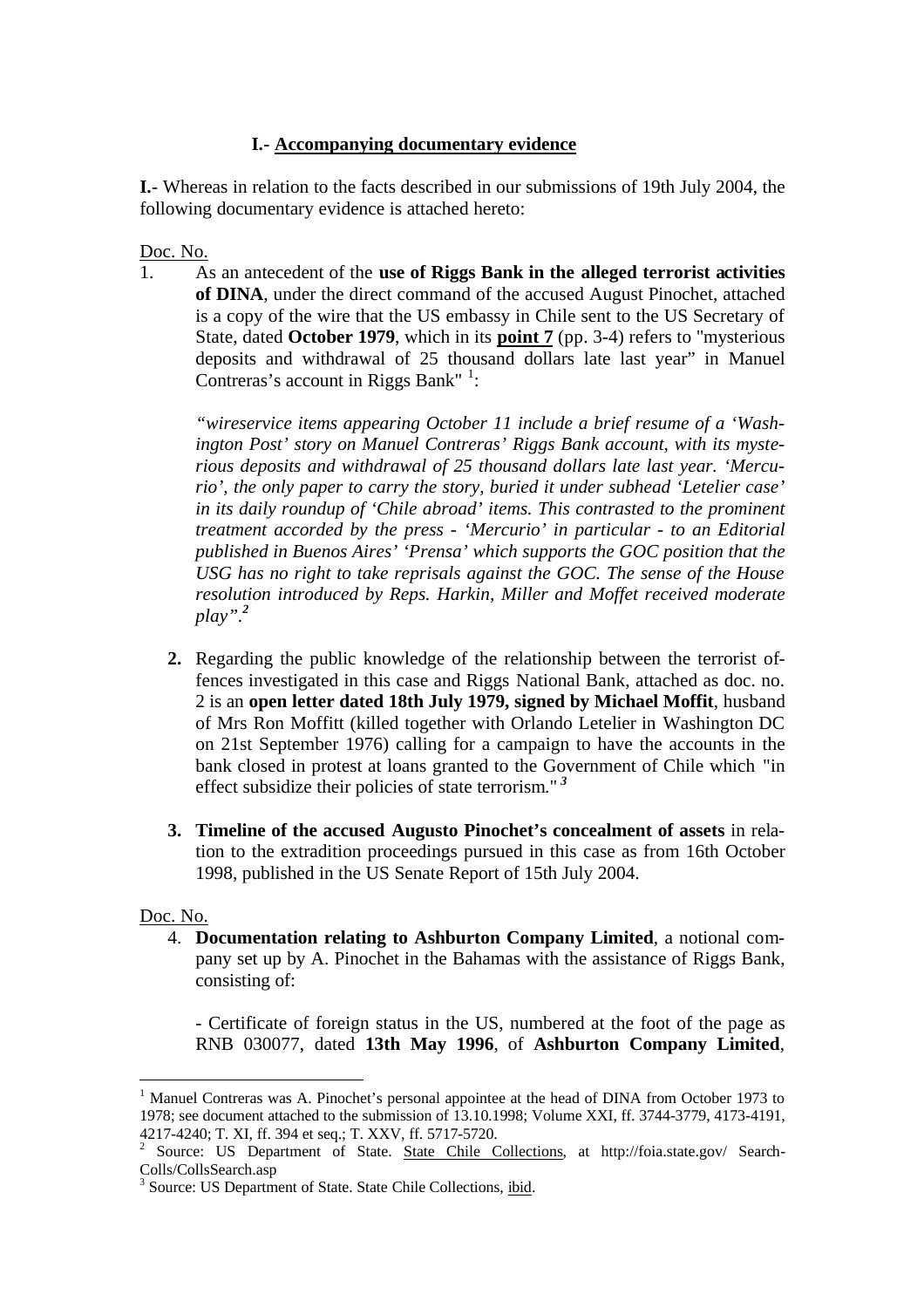Dehands House, 2nd Terrace West, Collins Avenue, Centreville, Nassau, Bahamas, P[ost] O[ffice] N 7120, identifying the accounts nos. 76715547; 81151950; 81152187.

- Profile of **Ashburton Company Limited** drawn up by Riggs Bank on 9th July 1998, approved on 17th April 1998 and revised on 6th April 1998, numbered at the foot of the page as RNB 030067 to RNB 030071 inclusive:

- a. RNB 030067 mentions account no. 76715547, opened on **31st May 1996**, of **Ashburton Company Limited**, with a confidential address at Deloitte & Touche, Dehands House 2nd Terrace West, Centreville, Nassau, Bahamas, tel. (242) 302-4859, P[ost] O[ffice] N 7120,
- b. RNB 030068 identifies the customer as an *"Existing Customer since 1985", "domiciled in the Bahamas used as a vehicle to manage the investment needs of beneficial owner, now a retired professional, who achieved much success in his career and accumulated wealth during his lifetime for retirement in an orderly way"*.
- c. The owner's identity is "*Kept in Vault*";
- d. The customer's total personal net worth is assessed at approximately "*\$50 to \$100MM*".
- e. RNB 030069 identifies the deposits as \$2,000,000 in Certificates of Deposit and \$4.3m in RIMCO [Riggs Investment Management Corporation].
- f. In the "*AMOUNT OF CASH expected to be deposited into account*" box, "*Not known*" has been typed in, and "*But based on past 1-3*" written by hand. In the "*NUMBER OF Deposits expected in one month period*" box, "*Not known*" has been typed in, and "*But based on past Records 1-to-3*" written by hand.

- Protocol of agreement dated **20th July 1998**, numbered RNB 030073 at the foot of the page, between the Bank and signatories on behalf of **Ashburton Company Limited** (Lionel E. Haven; Macgregor N. Robertson), listing the electronic means used for receiving the customer's instructions: facsimile instruction, telegraph, cable, telecopy, telefax, telephone calls, confirmed by a telephonically transmitted facsimile instruction of any person authorized to issue instructions regarding the account;

- Tax identification form of **Ashburton Company Limited**, P[ost] O[ffice] N 7120, Dehands House, Nassau, Bahamas, dated **17th November 1998**, numbered RNB 030074 at the foot of the page, listing the accounts nos. 76715547; 81440234; 81152187;81307599; 81386784; 81403302; 81151950; 81305710; 81372286; 81402764;

- Resolution dated **15th May 1996** of **Ashburton Company Limited**, numbered RNB 030079 at the foot of the page, designating Riggs National Bank in Washington DC as depository of the company's funds, and authorising the Bank to pay cheques and carry out instructions bearing the signature of any of the following people: J. Richard Evans, President; Lionel E. Haven, Treasurer; Claudette D. Sand, Secretary; S. Bruce Knowles, Assistant Secretary.

The sheet numbered RNB 030080 at the foot of the page bears the signatures of the four aforesaid persons and mentions the current account no. 76715547,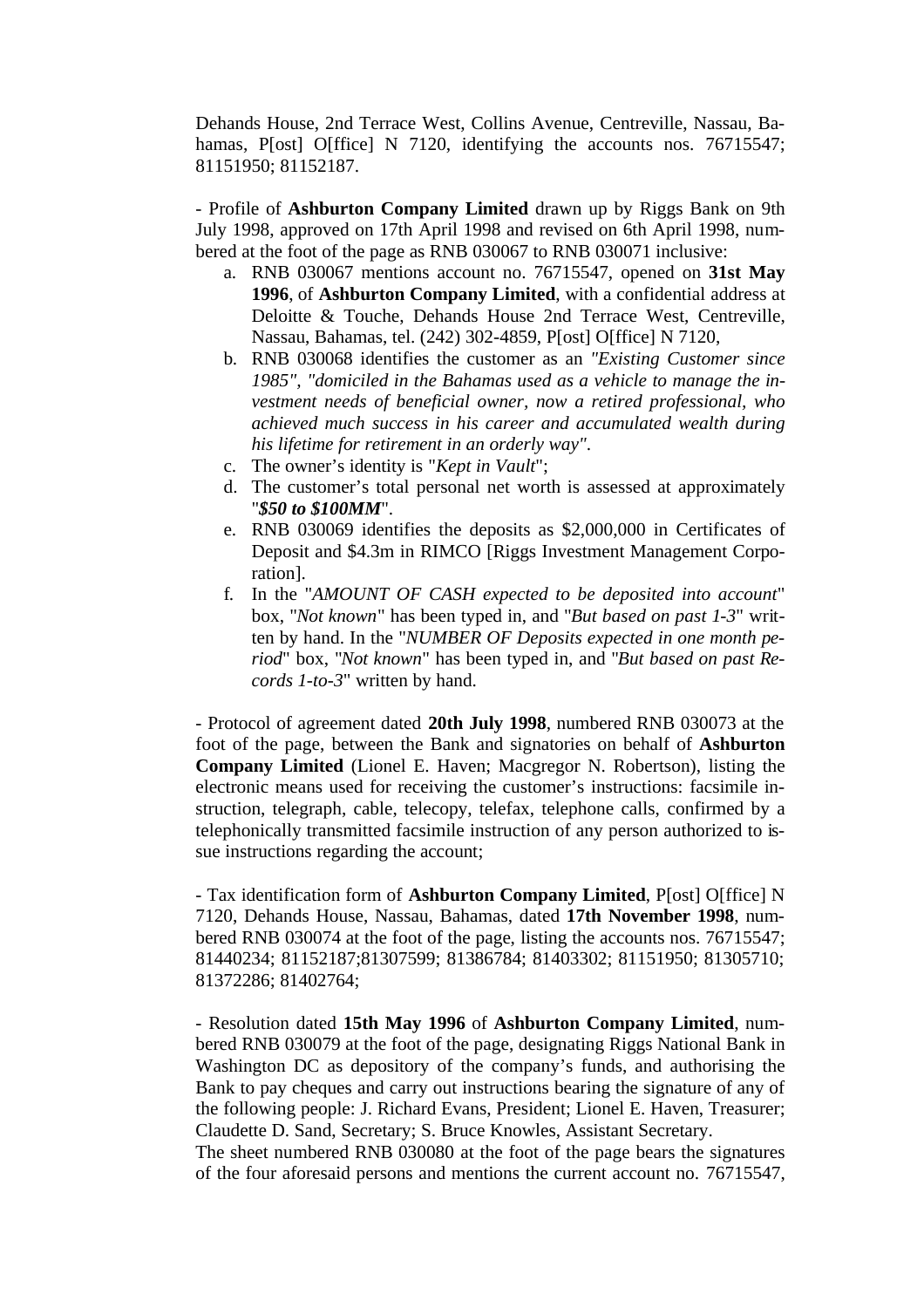opened on **31st May 1996** with US\$1,100,000, together with the phone no. 809-3232-3426 of P[ost] O[ffice] N 7120 in Nassau, Bahamas;

- Certificate of foreign status in the US, numbered at the foot of the page as RNB 030076, dated **18th March 1998**, of **Ashburton Company Limited**, Dehands House, 2nd Terrace West, Collins Avenue, Centreville, Nassau, Bahamas, P[ost] O[ffice] N 7120, which does not specify the accounts.

## Doc. No.

5. **Documentation relating to Ashburton Company Limited**, a notional company set up by A. Pinochet in the Bahamas with the assistance of Riggs Bank, consisting of:

- Profile of the company **Althorp Investment Ltd** drawn up by Riggs Bank in May 1999, approved on 17th April 1998 and **revised on 6th April 1998**, numbered at the foot of the page as RNB 029995 to RNB 030002 inclusive:

- a. Page RNB 029995 specifies **account no. 8460124**, opened on 16th April 1998, with an address at Dehands House, 2nd Terrace West, Centreville, Nassau, Bahamas, and with a postal at 800-17, SW, Washington DC;
- b. Page RNB 029996 indicates that the account was opened with £1,000,000; that "*Beneficiary owner has other investment company with Riggs*", "*is retired. He was a senior member of his govt + has a long relationship with Riggs in this capacity. This trust was established for grandchildren*". His total personal net worth is reckoned at about "*US\$5,000,000*".
- c. Page RNB 029997 has the following written by hand: "**Note: refers to Althorp only**", and "*These funds are static – just for grandchildren*".
- d. Page RNB 029999 contains a questionnaire with the following written by hand: "*Approved and Reviewed 5/3/99*", followed by three illegible signatures.
- e. Page RNB 030002 shows, under the signature of J. Richard Evans, with the date **16th April 1998**, the appointment of Lionel E. Haven as Secretary of the company along with the names of the people on the "A" list of appointed signatories authorized to act on the company's behalf (J. Richard Evans; Carlton N. Mortier; Lionel E. Haven; Claudette D. Sands) with the countersignature of anyone on the "B" list (Macgregor N. Robertson; Raymond L. Winder; S. Bruce Knowles; Montgomery L. Braithwaite; Anthony S. Kikivarakis; Geoffrey D. Andrews; Mark E. Munnings).
- f. Page RNB 030001 shows, under the signature of J. Richard Evans, with the date **8th September 1999**, the appointment of Claudette D. Sands as Assistant Secretary of the Corporation along with the "A" list of appointed signatories authorized to act on the company's behalf (J. Richard Evans; Carlton N. Mortier; Claudette D. Sands; Sandy C. Watkins) with the countersignature of anyone on the "B" list (Macgregor N. Robertson; Raymond L. Winder; S. Bruce Knowles; Montgomery L. Braithwaite; Anthony S. Kikivarakis; Geoffrey D. Andrews; Mark E. Munnings).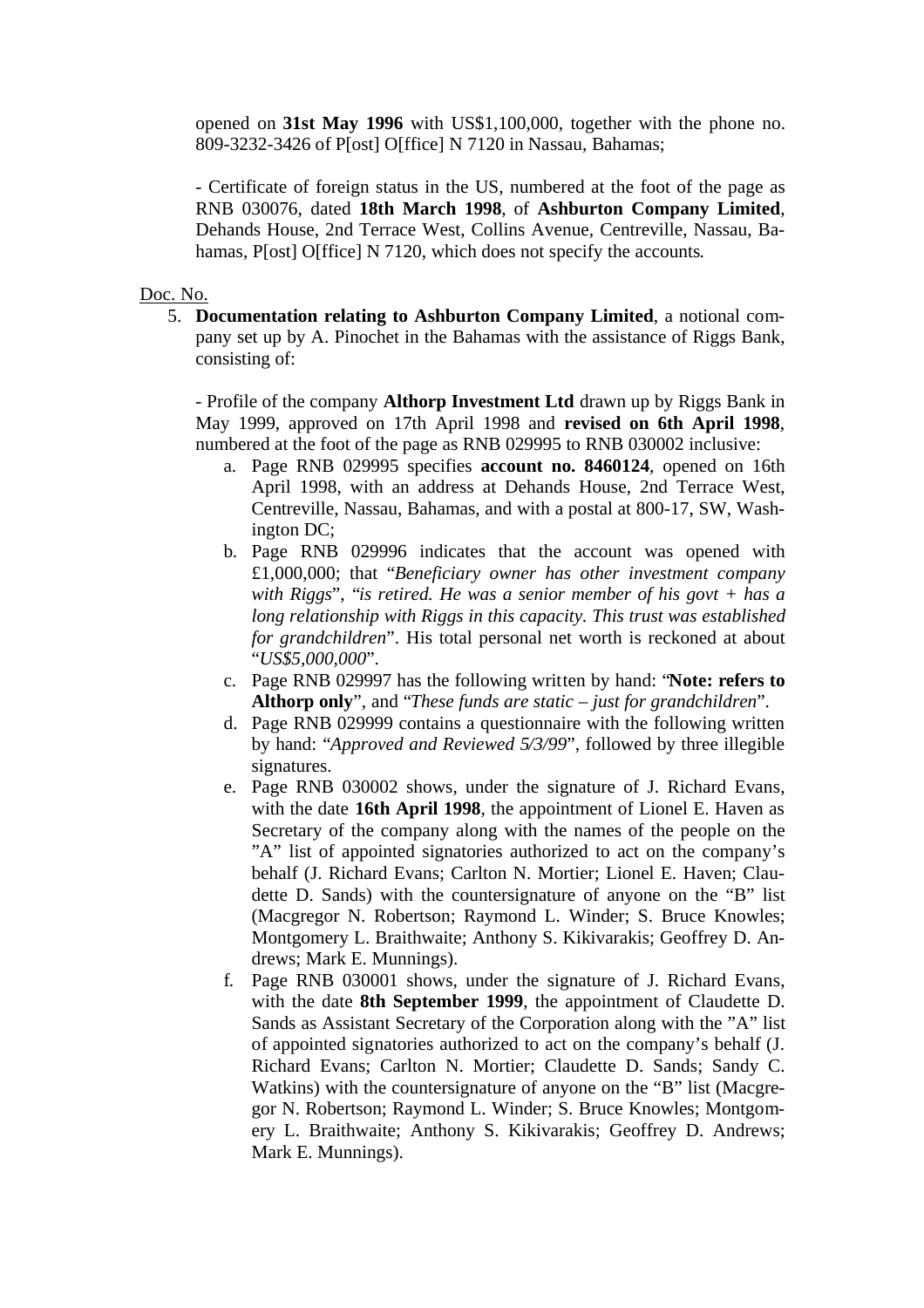- g. Page RNB 030000 shows, under the signature of J. Richard Evans, with the date **12 June 2001**, the appointment of Claudette D. Sands as Assistant Secretary of the Corporation along with the"A" list of appointed signatories authorized to act on the company's behalf (J. Richard Evans; Carlton N. Mortier; Claudette D. Sands; Sandy C. Watkins) with the countersignature of anyone on the "B" list (Macgregor N. Robertson; Raymond L. Winder; S. Bruce Knowles; Montgomery L. Braithwaite; Anthony S. Kikivarakis; Geoffrey D. Andrews; Mark E. Munnings).
- h. EXHIBIT no. 3 (doc. no. 9 attached hereto) contains a list of 10 cheques drawn on **account no. 08-460-124**, dated 15th May 2001, each made out for an amount of \$50,000.00, to "*I.P.B.D. [International Private Banking Division] Clearing*".

## Doc. No.

## **6.- Documentation relating to account no. 76 835 282**:

- The sheet numbered RNB 029979 at the foot of the page shows an updated profile dated **29th March 2002** with movements in 1999-2000-2001 in **account no. 76 835 282**, opened on 24th March 1999 [the date of the House of Lords ruling establishing that Spain had jurisdiction to try Augusto Pinochet and that the extradition proceedings begun in this case should therefore follow their course].

- a. C/a holders: "*L. Hiriart y/o A. Ugarte (Augusto Pinochet Ugarte) (Lucia Hiriart R.)"*.
- b. "*Confidential Address: Pedro Lira Urquieta nº 11286. Lo Barnechea. Santiago. Chile*";
- c. "*Telephone: through Mónica Anania. Office: 56-2-238\_1520. Santiago Chile. Home: 562-216-1294*";
- d. The list of the customer's other accounts is "*in the bank's vault*".

On page RNB 029980:

- a. As "*External Referral Source: this relationship came to IPB [International Banking Division]* through Riggs Embassy Division due to our close Professional Relationship with the Chilean Embassy in the US and the Diplomatic Missions stationed in Washington D.C.";
- b. In the boxes it says: "*Attach at least one (1) bank reference...: Due to the long standing relationship with [illegible] Banking these were waived*";
- c. "*Source of Initial Funds/Wealth: Profits & Dividends from several business family owned*".
- d. "*Sources of Current Income: Investment income, rental income and pension fund payments from previous posts*"
- e. "*Estimated Annual Income (all sources) 300,000 to 500,000 (estimate). At present a Riggs officer is obtaining updates on this issue*."
- f. "*Employer and Current Position: Retired Army General*".
- g. "*Purpose for the account...Transactions of small to medium size outside home country – Receipt of investment income at times*".
- h. "*A) Checking Account. Number of checks expected in expected onemonth period: 1-50. B) Expected Average Balances in Operating Ac-*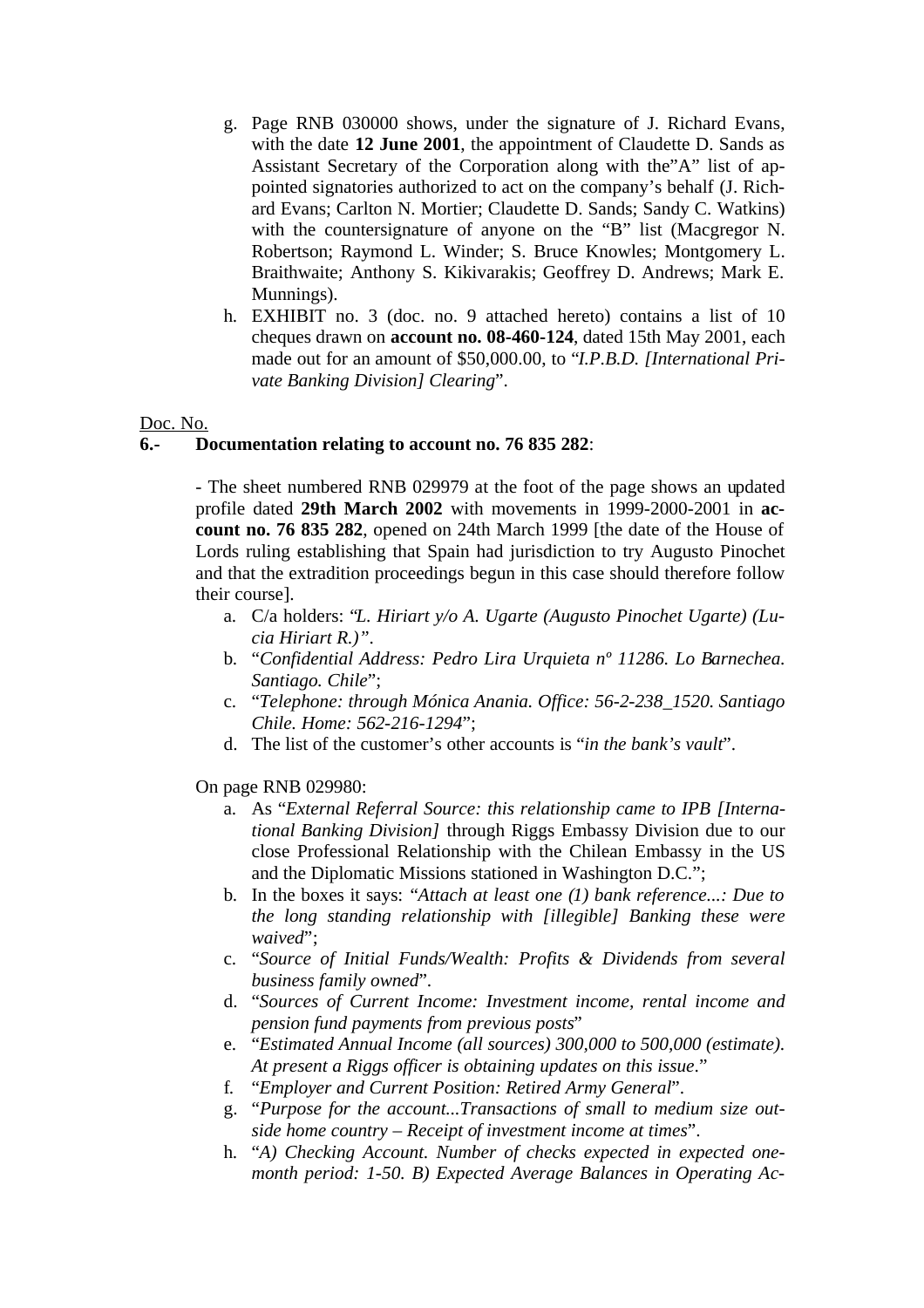*count: \$20,000.00. Deposits primarily come to account from checks and wire transfers. C) Amount of cash expected to be deposited into the account: up to \$5,000.00, 1-10 deposits expected in average onemonth period.*"

## On page RNB 029981:

"*Wire Transfers. Number of wire transfers expected one-month period: 1-10. To/From High Risk Countries (per OFAC [Office Financial Asset Control], FinCen [Financial Crimes Enforcement Network], etc): No. Highest expected per wire transfer: \$250,000 (…) List of Related Accounts: Yes, Vault*".

## On the page EXHIBIT No. 3:

- a. a list of 8 cheques, drawn on **account no. 76 835 282**, dated 18th August 2000, each made out for an amount of \$50,000.00 to "A.P";
- b. a list of 10 cheques, drawn on **account no. 08-460-124** [of **Althorp Investment Ltd**], dated 15th May 2001, each made out for an amount of \$50,000.00, to "*I.P.B.D. Clearing*";
- c. a list of 10 cheques, drawn on **account no. 76 835 282**, dated 8th April 2000, each made out for an amount of \$50,000.00, to "*L. Hiriart*";

On the page EXHIBIT No. 4:

- a. a statement of **account no. 76 835 282**, in the name of L. Hiriart and A. Ugarte, for the period 22.11.00 to 21.12.00, with an initial balance of \$173,831.43 and debit due to cheques of \$150,831.43;
- b. a statement of the same account for the period 23.2.2001 to 21.3.2001, with an average balance of \$23,336.15.

### Doc. No.

**7.- Memorandum** dated **21st June 2002** from Stan Dore – then Riggs Bank officer in charge of compliance with the BSA [Bank Secrecy Act] – to Sean Terry, then head of Riggs International Banking Group. It mentions the following accounts:

> - No. 76-750-393 [personal account opened with Riggs Bank, Washington DC, in December 1994, see p. 21 of the Senate Report];

> - No. 76-835-282 [personal account opened with Riggs Bank, Washington DC, on 24th March 1999, replacing the above, see p. 21 of the Senate Report];

> - Nº 25005393 [personal account opened with Riggs Bank, London, on an unknown date and turned into personal account no. 74-041-013 in April 1997, closed in May 2000, see p. 21 of the Senate Report];

- No. 76.715-547, account of **Ashburton Company Limited**;

- Nº 76-835-493, account of **Althorp Investment Ltd**.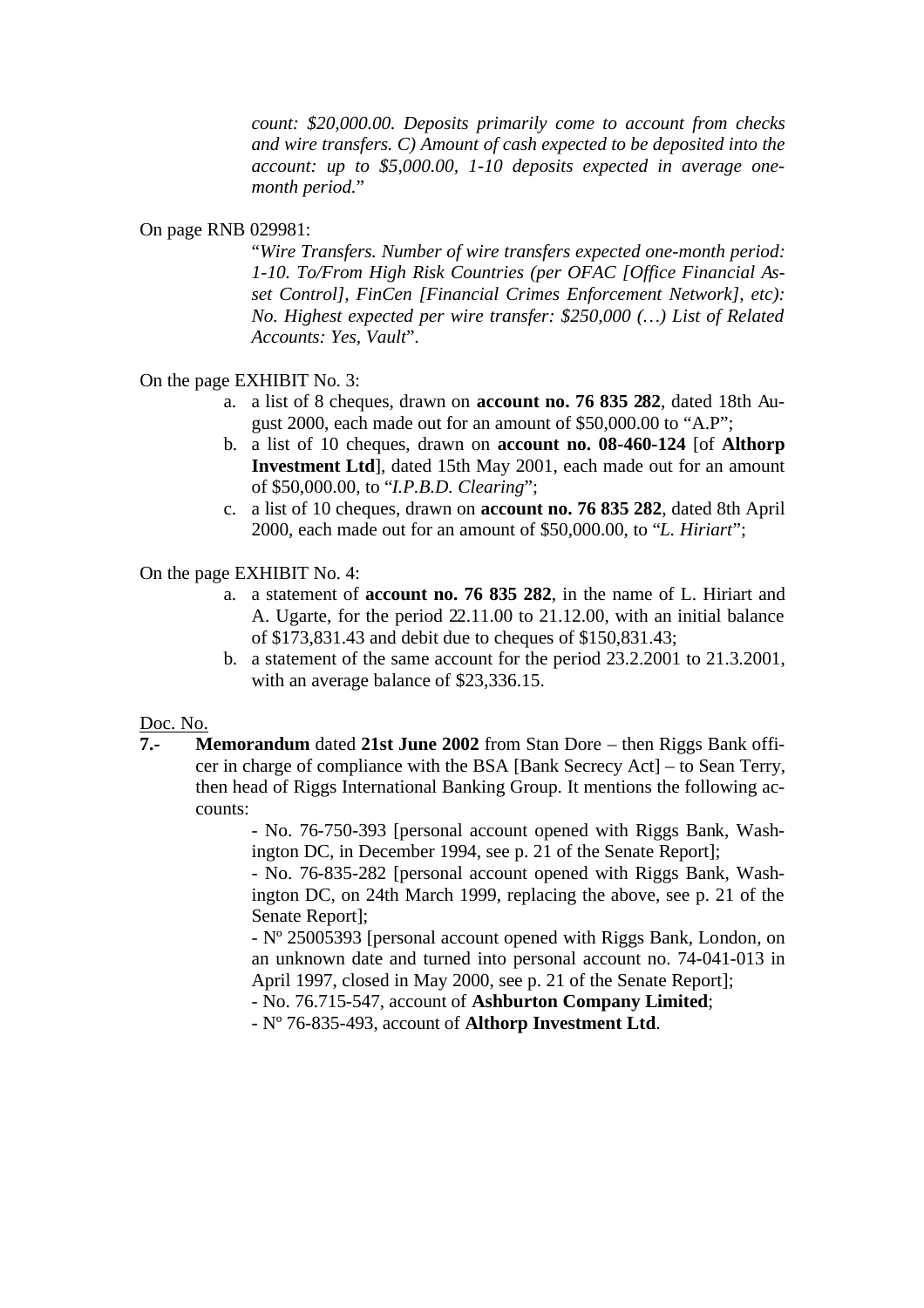## **8**.- **Emails**

- On 16th July 2002 between **Lois Trojan** and **Joseph Boss**, employees of Riggs Bank (**exhibit no. 7a**);

- On 23rd, 22nd, 17th, 16th and 15th July 2002 between **Lois Trojan, Joseph Boss** and **R. Ashley Lee** (Chief Examiner of the US Government Office of the Comptroller of the Currency (OCC) between 1998 and 2002), **Exhibit no. 7b**; and 12th July 2004 (**Exhibit no. 7d**), providing additional evidence, according to page 87 of the US Senate Report (footnote on page 304), that **R. Ashley Lee**, then acting in his capacity as examiner in charge of the OCC examination (EIC) "*made a specific decision in 2002 to exclude the Pinochet examination memorandum and workpapers from the EV [Examiner view] database. A bank examiner wishing to read the referenced materials would not be able to access these materials on an OCC computer, but would have to track down the actual paper copies kept in storage at the specified OCC office.*"

### Doc. No.

**9.- Riggs Bank interoffice memorandum, of 11th September 2002**, on the circumstances of how Augusto Pinochet's accounts were examined by the Office of the Comptroller of the Currency. There follows a transcription:

*RIGGS Risk Management Interoffice Memorandum*

*To: Stanley M. Dore III [then officer in charge of compliance with the Bank Secrecy Act (BSA), p. 36 of the Senate Report, note 127] Senior Vice President & Risk Manager*

*From: Paul D. Glenn Vice President & Director of Compliance Compliance Department*

*\_\_\_\_\_\_\_\_\_\_\_\_\_\_\_\_\_\_\_\_\_\_\_\_\_\_\_\_\_\_\_\_\_\_\_\_\_\_\_\_\_\_*

*Date: 11 September, 2002*

*RE: Amount of Loss: \$0 Date Charged Off: /NA [deleted line] Customer Name: Augusto Pinochet Ugarte [deleted line] Referred to Law Enforcement: No*

 *\_\_\_\_\_\_\_\_\_\_\_\_\_\_\_\_\_\_\_\_\_\_\_\_\_\_\_\_\_\_\_\_\_\_\_\_\_\_\_\_\_\_\_\_\_\_\_\_\_\_\_\_\_\_\_\_\_\_\_\_\_*

When and How Discovered

*As part of an Office of the Comptroller of the Currency Bank Secrecy Act Examination, the PCC identified activities that it considered unusual. The OCC brought the activities to the attention of Compliance on June 17, 2002 and continued to review materials and discuss the matter with Riggs employees on June 18, 20, 21, 24, 25, 26, 27, 28, 2002. Compliance met with the OCC's examiner in charge on July 3, 2002.*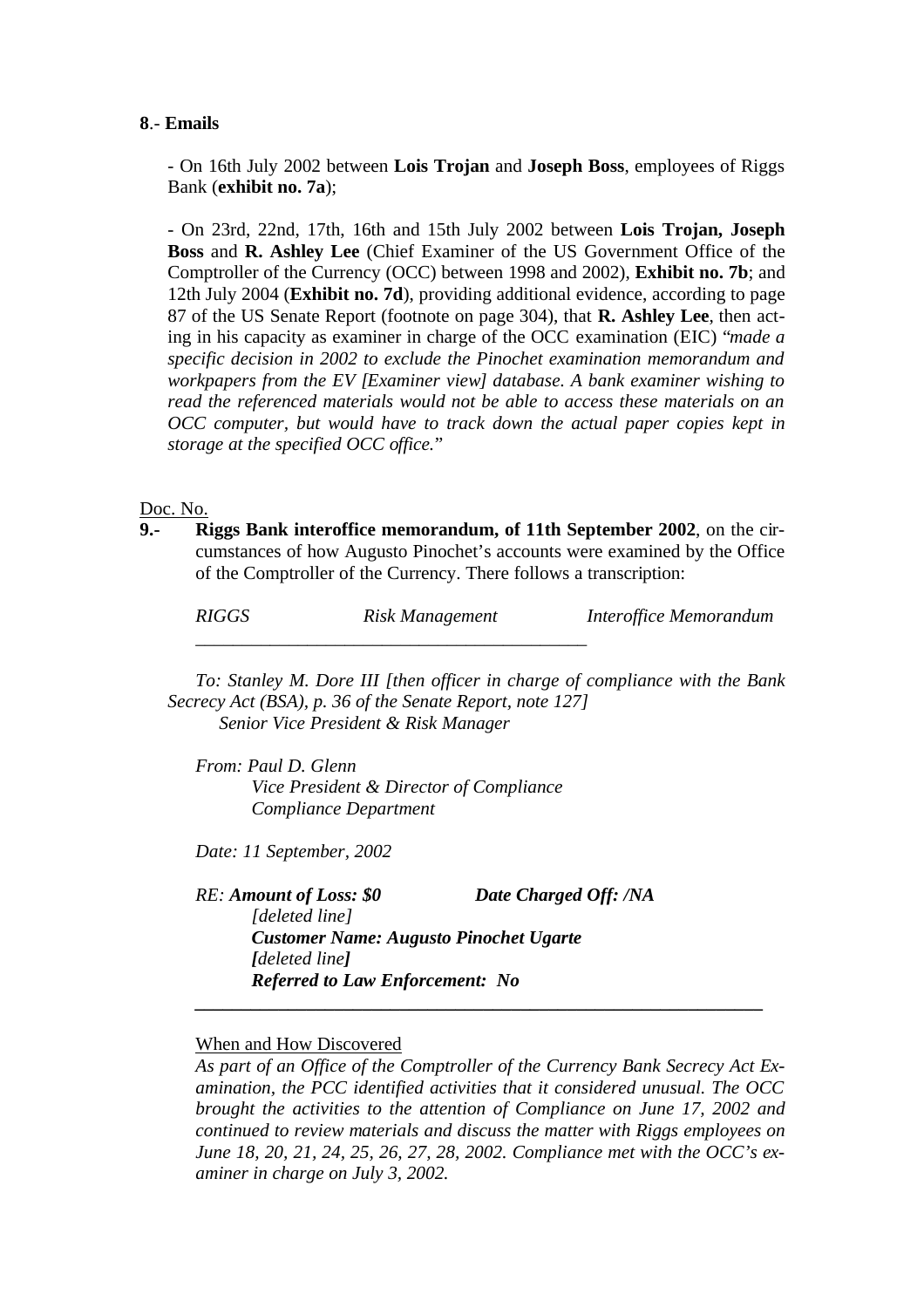## **Description of Events**

## *The customer's accounts were involved in certain transactions as follows:*

- *1. On August 18, 2000, October 10, 2001, May 15, 2001, and April 8, 2002, respectively, the account holder withdrew funds from his bank account requesting the bank to issue multiple \$50.000 cashiers checks (8, 10,10 and 10, respectively) payable to himself 'and/or' his wife. Each of those cashiers' checks was deposited on different dates in a bank account held in the customer's name in his home country.*
- *2. The customer's stated intended use of the proceeds of the aforementioned withdrawals was described to the Bank, but the Bank has no way to confirm the actual use of the funds.*
- *3 On March 26, 1999, promptly following loss of an English legal action, the customer closed a 'fixed deposit' Pounds Sterling account at the Bank's branch in London and opened a similar US Dollar certificate of deposit account at Riggs Bank in the United States by transferring funds from one Riggs account to the other*

*The Bank confirmed the source of funds used to establish the accounts listed in Part I, line 14, but the Bank was unable to document the source of each and every deposit.*

*On August 6, 2002, the International Banking Group closed the account after wiring the funds to a different bank upon the request of the Bank's customer. The customer's wire transfer requests were made July 18, 2002. Riggs notified the OCC on August 7, 2002 that the accounts are now closed.*

*Control/Procedure Breakdown Contributing to Loss* None

*New Controls/Procedures Established to Prevent Future Loss: None*

*If you have any questions please call Paul Glenn on extension 5024*

*[deleted line]*

Cc: R. Roane *[Member of the Riggs Bank Board of Directors, p. 14 of the Senate Report]*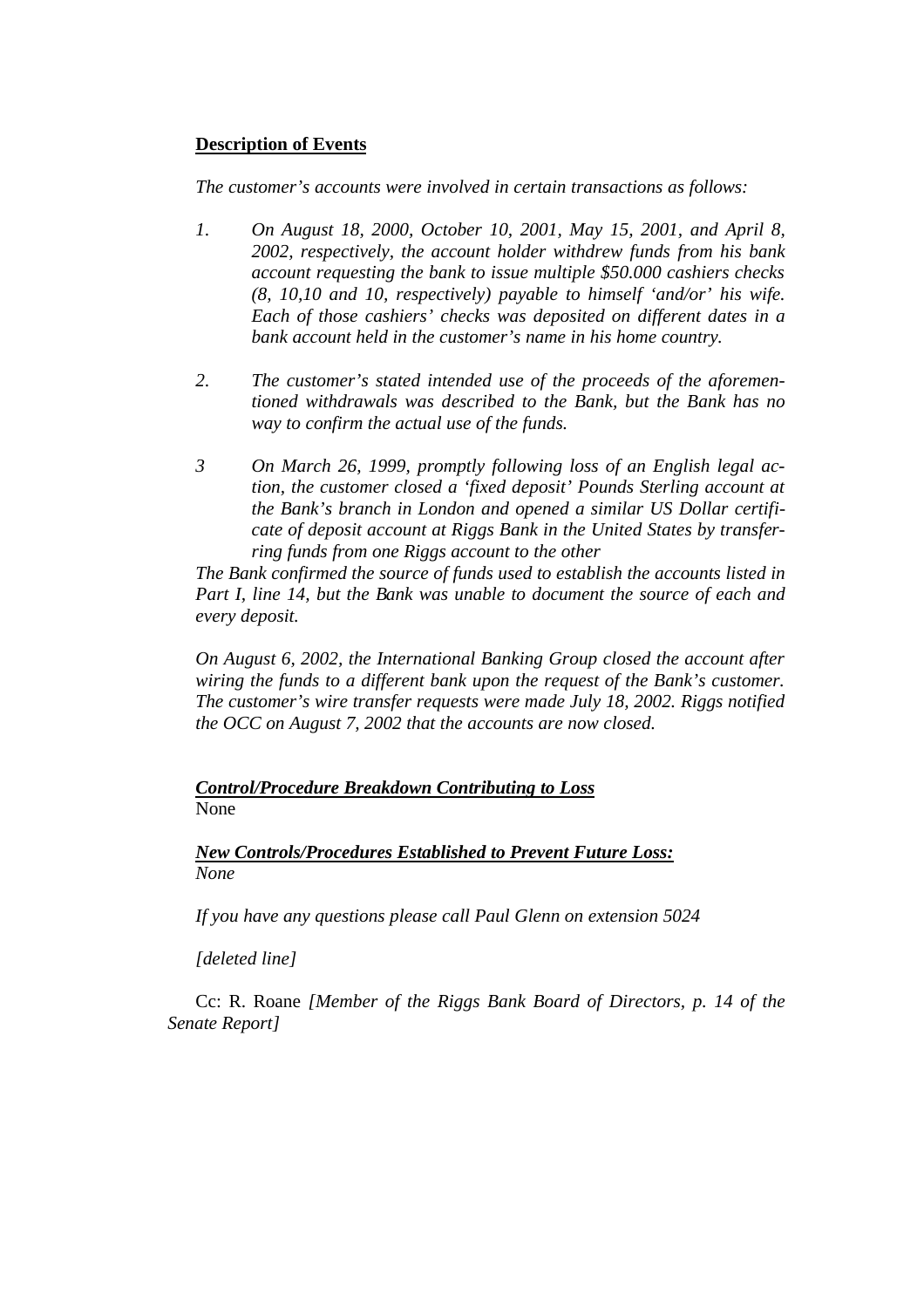Doc. No.

**10.- Riggs Bank interoffice memorandum, of 4th October 2002**, Exhibit no. 8, transcribed below:

| <i>RIGGS</i> | Risk Managemen                                                                                                                                                                            | Interoffice Memorandum |
|--------------|-------------------------------------------------------------------------------------------------------------------------------------------------------------------------------------------|------------------------|
| To:          | The Board of Directors<br>Riggs Bank N.A<br>From: Stanley M. Dore III [then officer in charge of compliance with<br>the Bank Secrecy Act (BSA)]<br>Senior Vice President and Risk Manager |                        |
|              | Date: October 4, 2002                                                                                                                                                                     |                        |

| The following is a list: |                  |               |             |     |
|--------------------------|------------------|---------------|-------------|-----|
| Category                 | Name             | Loss Exposure | Claim       |     |
| [blank space]            |                  |               |             |     |
| [deletion]               | Augusto Pinochet | -80           | \$1,900,000 | \$0 |

**11**.- **Inventory of assets of the couple Augusto Pinochet Ugarte-Lucía Hiriart RODRIGUEZ**, made as a result of the deed of separation of estates signed by the couple before the Notary Public Patricuo Raby Benavente, whose office is at Calle Moneda no. 920, Santiago, Chile, dated **23rd April 1998,** i.e. four weeks after the **House of Lords ruling of 24th March 1999** giving authority for the extradition proceedings brought by this Court to go ahead.

The documents attached nos. 3 to 10 are part of the documentation gathered by the US Senate Investigation Subcommittee that drew up the Report of 15th July 2004. Document no. 9 is in the public domain in Chile.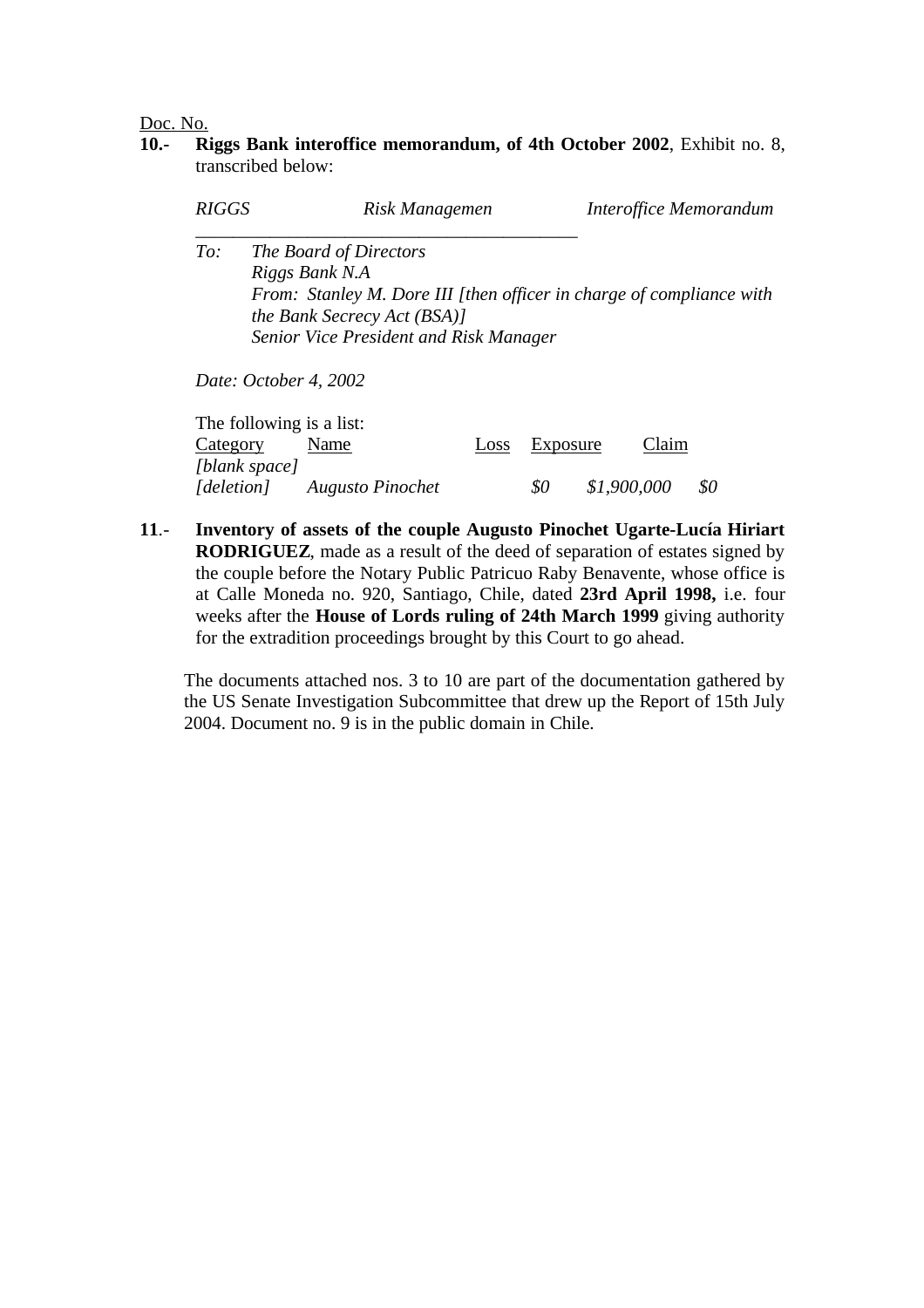# **II.- SPECIFICATION IN LAW OF THE FACTS DESCRIBED**

# **II.1.- Regarding the alleged offence of money-laundering**

**Art. 301 of the Spanish Penal Code** provides that:

"1. Any person who acquires, converts or transfers assets, knowing that they have their origin in a serious crime, or carries out any other act for the purpose of concealing or covering up their illicit origin, or of assisting another person who took part in the offence or offences to escape the legal consequences of their acts, shall be punished with a prison sentence of six months to six years and a fine of an amount three times the value of such assets."

# **II.2. Regarding the alleged offence of concealment of assets**

**Art. 258 of the Spanish Penal Code** provides that:

*"[Insolvency to evade civil liability]. Any person responsible for any criminal act who, subsequent to the commission thereof, and for the purpose of evading the civil liability arising therefrom, disposes of his assets or enters into obligations reducing such assets, so as to make himself totally or partially insolvent, shall be punished with a prison sentence of one to four years and a daily fine of twenty-four months."*

\*\*\* \*\*\* \*\*\*

# **III.- JURISDICTION AND COMPETENCE OF THIS COURT**

## **III.1.- Regarding the alleged offence of money-laundering**

Art. 301.4 of the Penal Code, in relation to arts. 23.4 and  $65.e$ <sup>4</sup> of the Organic **Law on the Judiciary**, gives this Court extraterritorial jurisdiction:

*Art. 301.4: "Those responsible shall be punished likewise even if the crime in which the assets have their origin, or the acts punished as specified in the previous sections, were committed, in whole or in part, in a foreign country."*

## **III.2.- Regarding the alleged offence of concealment of assets**

 $\overline{a}$ 

The offence was committed in the country where the creditors' claim was circumvented, namely Spain.

Even though the activity took place in part outside Spain, its effects occurred in Spain, according to the Supreme Court's case-law on the *forum delicti comissi*, when the act and its consequences occur in different places, such as a shot fired in France hitting a person in Spain, or defamation in a letter, deemed to be committed not where the letter was written or where it was posted but where the addressee received it. In this case the creditors' claim was formulated before a Spanish court. This court had ordered the

<sup>&</sup>lt;sup>4</sup> "Article 65. The Criminal Division of the National Court (Audiencia Nacional) shall have jurisdiction *over: (...) e) Offences committed outside Spanish territory, when, pursuant to laws or treaties, the prosecution thereof is a matter for the Spanish courts. In any event, the competence of the Criminal Division of the National Court shall be extended so that it has jurisdiction over other offences linked to all those mentioned above."*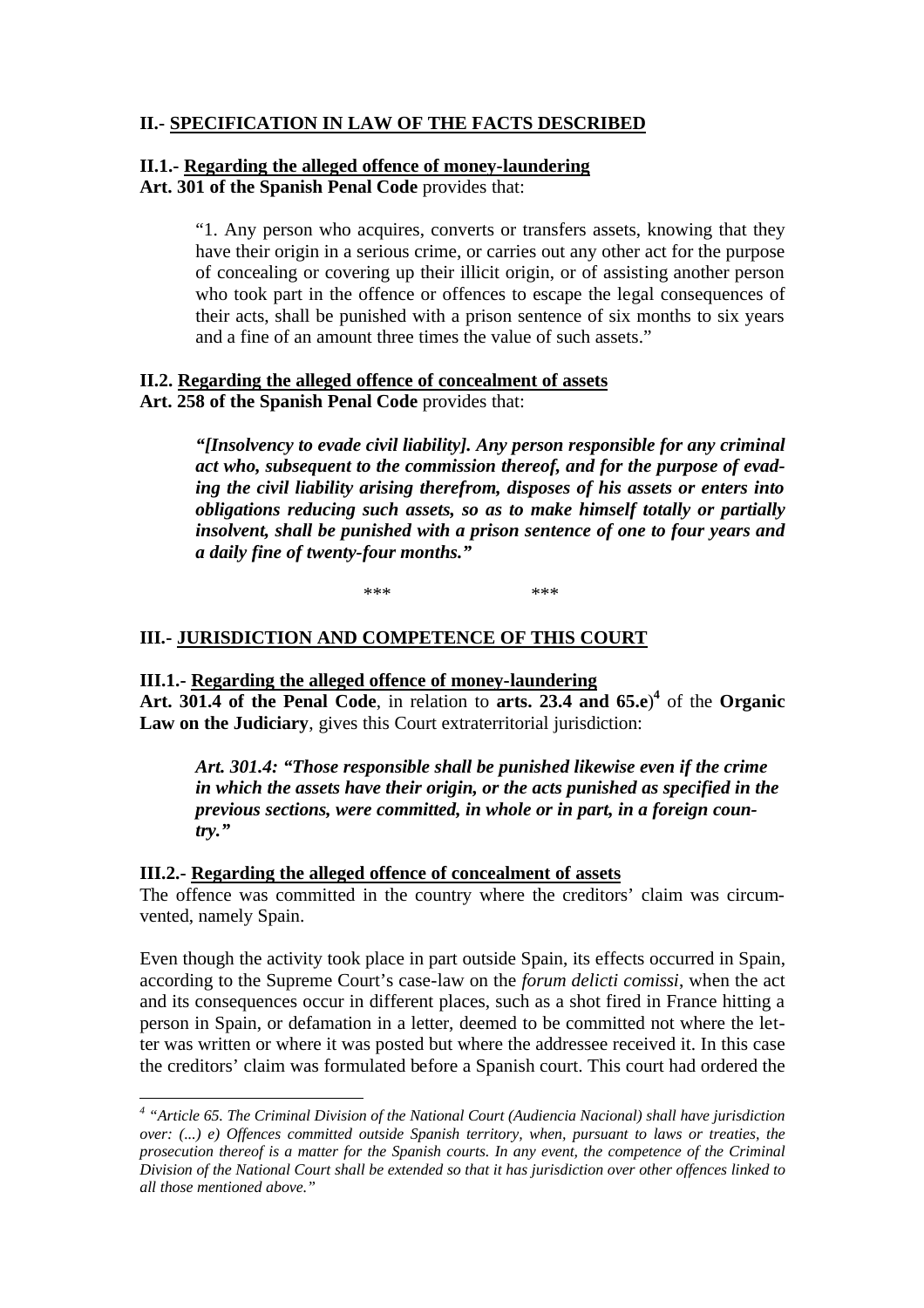seizure of the accused's assets, and since the consequences of the circumvention of creditors took place in Spain, it is in Spain that the accused's self-imposed insolvency had effects. In short, the Spanish courts must have authority to protect the efficacy of their resolutions from the machinations of defendants aimed at circumventing their consequences.

\*\*\* \*\*\* \*\*\* \*\*\*

# **IV. NON-PRESCRIPTION OF THE ALLEGED OFFENCES**

**IV.1**.- None of the actions described may be deemed to have prescribed, as they were committed up to at least 2002, and the criminal and civil action was brought on 19th July 2004.

**IV.1.1**.- The alleged offences of **money-laundering** were a continuous practice starting at least in 1994, as stated on page 2 of the US Senate Report.

**IV.1.2**.- The **concealment of assets** began with the filing of the legal action that originated this case on **5th July 1996**. The accused's criminal intent was unequivocal as from his arrest for extradition purposes in London on **16th October 1998**, and the writ for seizure of assets issued on **19th October 1998**.

**IV.2.**- The offence continued in the form of multiple actions but with a single intent, as stated in pp. 17-37 of the US Senate Report, at least until the closing of the Riggs Bank accounts in **July or August 2002** (p. 24 of the Report).

**IV.3.-** The filing of the legal action for both offences on 19th July 2004 obviates any prescription.

**IV.3.1.-** The accused's concealment of assets is an independent offence (against the creditors' estate). The *dies a quo* for prescription would be the last act of self-imposed insolvency (July or August 2002, according to the US Senate): the removal of the accused's assets or the placing of a barrier between them and his creditors so as to protect them from the universal liability provided for in art. 1911 of the Civil Code. It is irrelevant, for these purposes, that the original, underlying offences (terrorism, genocide, torture) ended on 11th March 1990.

**IV.3.2.-** The offence of money-laundering is independent of the original, underlying offences, and its prescription would be calculated from the last instance of moneylaundering.

\*\*\* \*\*\* \*\*\* \*\*\*

# **V. REQUEST FOR THE SETTING UP OF SEPARATE PROCEEDINGS FOR THE OFFENCES OF CONCEALMENT OF ASSETS AND MONEY-LAUNDERING**

Pursuant to **arts. 757 et seq**., and in particular **art**. **762(6) of the Law on Criminal Procedure** (LECriminal)<sup>5</sup>, the Court is hereby requested to establish the appropriate

<sup>5</sup> *"6. In order to prosecute the related offences included in this Title, where there are grounds to do so*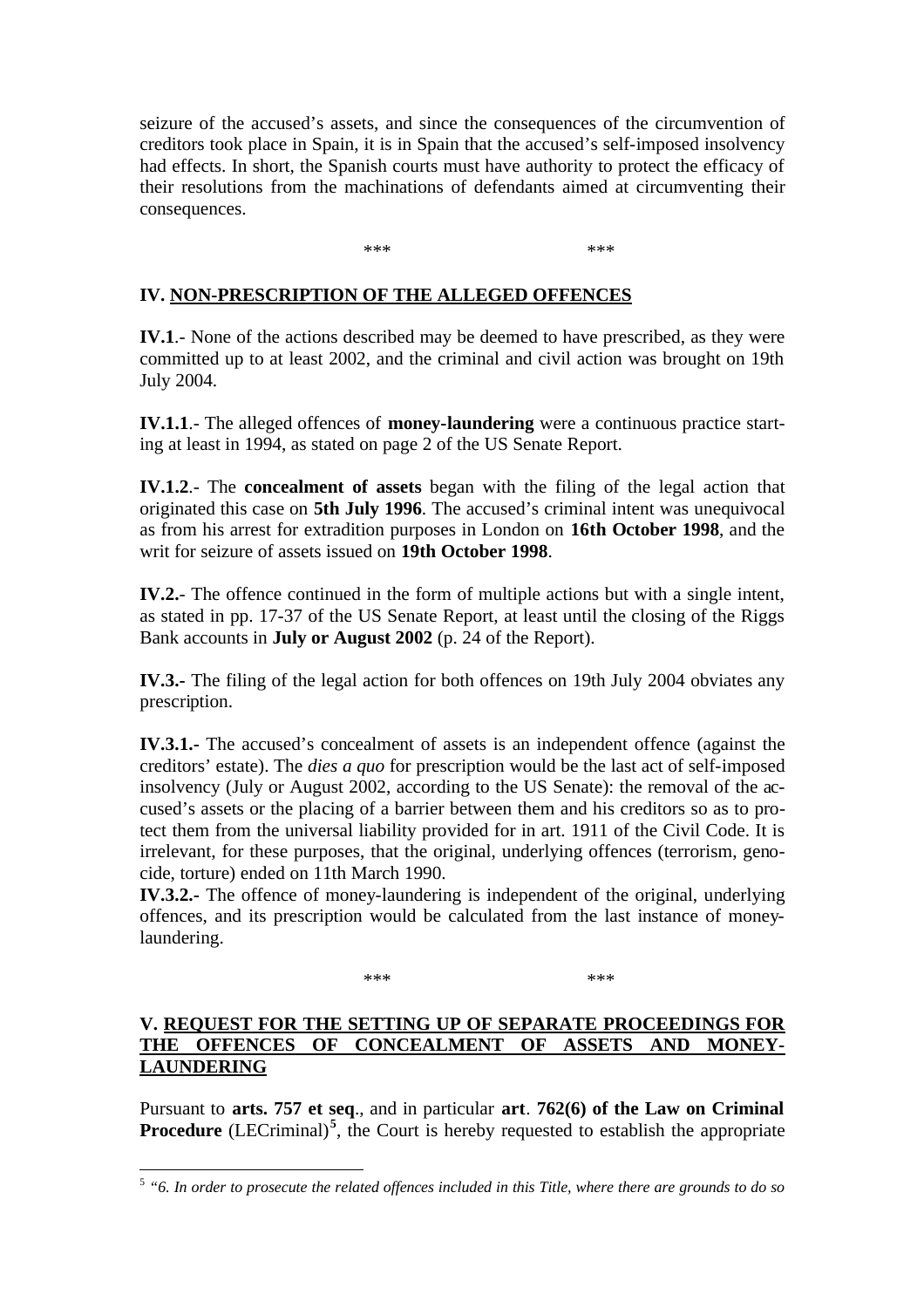separate proceedings so as to simplify and quicken the process; and, in due course, to prepare oral proceedings, as provided by **art. 779(4) of LECriminal**, to prosecute independently the linked offences of concealment of assets and money-laundering, and to try each of the accused.

The Supreme Court has established that separate proceedings may be brought, to be conducted under the Abbreviated Procedure separately from ordinary proceedings (**Ruling of 28th December 1999**, RJ 1999/9449, "Operación Pitón", arising from Indictment 18/92, Central Court no. 1):

*FJ5º: "the difficulty, complexity or scale of the investigative proceedings in question should be taken into account; and, in this regard, it is to be noted that the investigative proceedings in this case have been complex and awkward (they have involved many people, manifold transactions and various offences), as shown by the need to divide the initial case ("operación Pitón") into various separate proceedings, one of which is being conducted here."*

\*\*\* \*\*\* \*\*\* \*\*\*

# **VI. EXTENSION OF THE LEGAL ACTION FOR CONCEALMENT OF AS-SETS AND MONEY-LAUNDERING**

**VI.1**.- The legal action is extended to the following persons:

- **Lucía Hiriart Rodríguez**, wife of the accused Augusto Pinochet, inasmuch as:
	- a. She is co-holder of **account no. 76 835 282** in Riggs Bank (doc. attached no. 6, page RNB 029979, exhibit no. 4);
	- b. She signed the contract for separation of assets of 23rd April 1998 (doc. attached no. 11);
	- **c.** "*On December 10, 2000, a British newspaper reported that Mr. Pinochet had over \$1 million in a bank account at Riggs in the United States.<sup>95</sup> In late December or early January 2001, Riggs altered the official names on the personal account controlled by Mr. Pinochet in the United States, changing the names from "Augusto Pinochet Ugarte & Lucia Hiriart de Pinochet" to "L. Hiriart &/or A. Ugarte."<sup>96</sup> By changing the official account names in this manner, Riggs ensured that any manual or electronic search for the name "Pinochet" would not identify any accounts at the bank.***"** (p. 30 of the US Senate Report);
	- **d.** "*On May 15, 2001, Riggs (…) used Pinochet funds to issue ten, sequentially numbered cashiers checks, each in the amount of \$50,000, for a total of \$500,000.<sup>108</sup> These checks were made payable to Maria Hiriart and/or Au-*

<sup>95</sup> 'Revealed: Pinochet drug smuggling link', The Observer (10/12/00).

*independently, and to try each of the accused, where there are several accused, the Judge may establish the appropriate separate proceedings so as to simplify and quicken the process."*

<sup>&</sup>lt;sup>96</sup> Compare, e.g., Riggs account statement for Account No. 76-835-282 for the period, 12/22/00 through 1/23/01, Bates RNB 00612, with the Riggs account statement for the period, 1/24/01 through 2/22/01, Bates RNB 006213.

<sup>&</sup>lt;sup>108</sup> Riggs was unable to provide a written request from Mr. Pinochet for these cashiers checks, but did produce a letter of instruction signed by representatives of Ashburton. See OCC examination materials, Bates OCC 0000045860.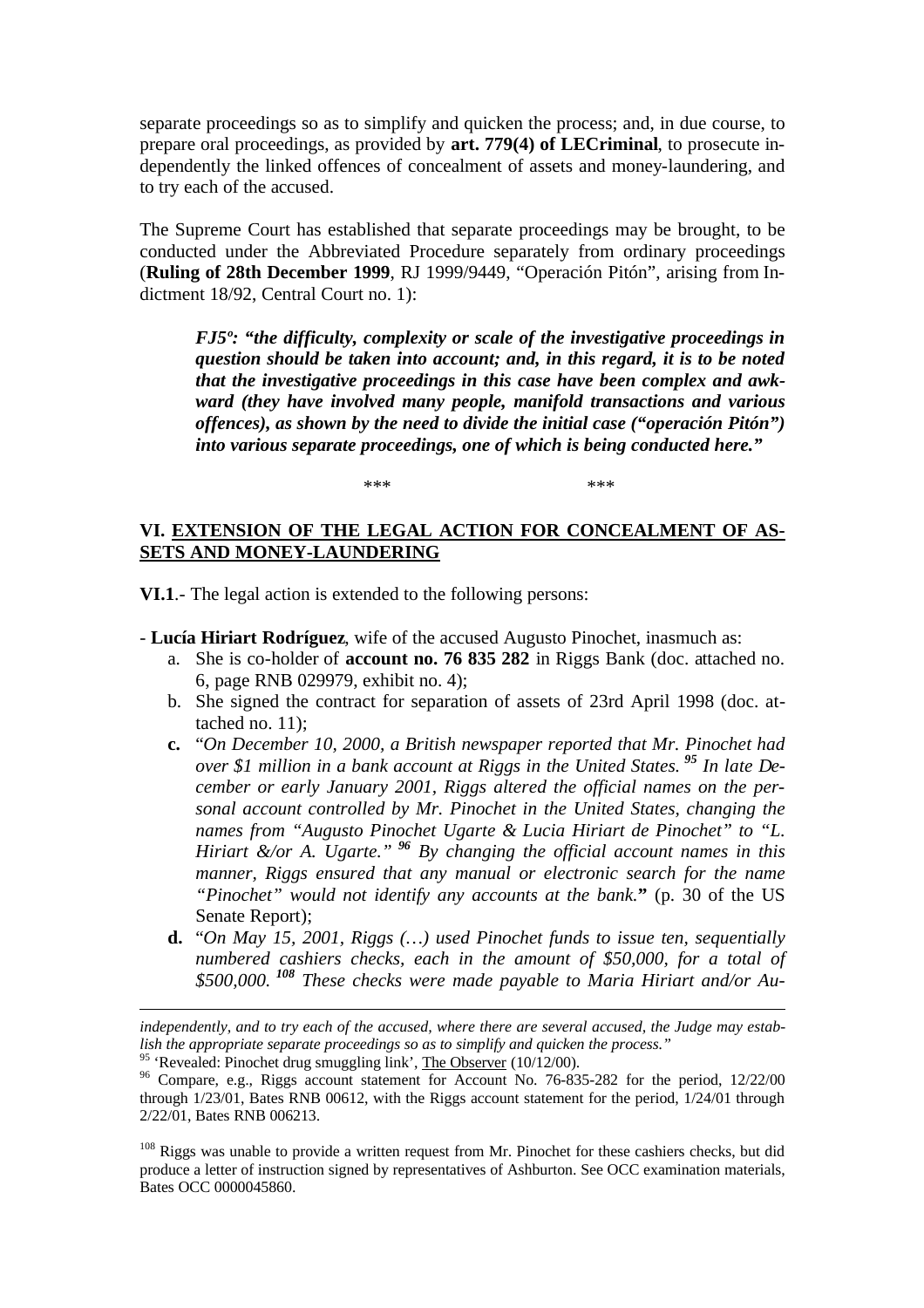*gusto P. Ugarte. They were sent by overnight delivery to Chile. <sup>109</sup> Mr. Pinochet, again, cashed the checks at several banks over the course of several months.*<sup>*110*</sup><sup>\*</sup>, (p. 32 of the US Senate Report);

- **e. "***On October 11, 2001, Riggs repeated the action a third time, issuing ten sequentially numbered \$50,000 cashiers checks, drawn on Riggs' own concentration account, for a total of \$500,000. <sup>112</sup> Made payable to Maria Hiriart and/or Augusto P. Ugarte, these checks were, again, sent by overnight mail to Mr. Pinochet in Chile. Mr. Pinochet, again, cashed them over the course of several months.<sup>113</sup>***"** (p. 33 of the US Senate Report);
- **f. "***On April 8, 2002, Riggs performed the same service (...), mailing ten sequentially numbered \$50,000 cashiers checks to Mr. Pinochet in Chile.<sup>114</sup> These checks were made payable to L. Hiriart and/or A.P. Ugarte, and totaled \$500,000. They were drawn directly from the Pinochet accounts rather than from the Riggs concentration account. Mr. Pinochet cashed them over several months."* (p. 33 of the US Senate Report).

**VI.2**.- **Ashley Lee,** former Chief Examiner of the US Government *Office of the Comptroller of the Currency* (OCC) between 1998 and 2002 (doc. attached no. 7, Exhibits nos. 7b) and 7d), for the act described on page 87 of the US Senate Report (footnote on p. 304), namely that, utilising his position as inspector in charge of the examination (EIC) carried out by the OCC, he "made a specific decision in 2002 to exclude the Pinochet examination memorandum and workpapers from the EV database. A bank examiner wishing to read the referenced materials would not be able to access these materials on an OCC computer (…).*".* This meant that a computer search for any reference to Pinochet would be fruitless, and the information could only be accessed by consulting the actual paper copies kept in storage at the specified OCC office. Following these activities, Lee left the OCC and was employed straight away by Riggs Bank in a high-ranking post, which would suggest that while he was at the OCC he may deliberately have betrayed the public duty entrusted to him;

**VI.3**.- **Fernando Baqueiro** and **Raymond Lund**, who personally handled the accounts of the accused Augusto Pinochet. The US Senate Report, attached to our submission of 19th July 2004, says in this connection that:

"*Fernando Baqueiro, Managing Director for Latin America in the International Private Banking Department, also handled the accounts but has indi-*

 $109$  Subcommittee interview of Carol Thompson (6/23/04); see also two handwritten notes from Ms. Thompson instructing a Riggs employee to send "10 checks totaling \$500,000" to "A.P. Ungarte" in Chile, (5/14/01), Bates RNB 029977-78.

<sup>&</sup>lt;sup>110</sup> See copies of these cleared checks, Bates OCC 0000045746-47, 45771-88.

 $112$  Riggs produced a hand-printed letter of instruction signed by Mr. Pinochet requesting these cashiers checks. OCC examination materials, Bates OCC 0000045860.

<sup>&</sup>lt;sup>113</sup> See copies of these cleared checks, Bates OCC 0000045796-807.

<sup>&</sup>lt;sup>114</sup> Riggs produced a hand-printed letter of instruction signed by Mr. Pinochet requesting these cashiers checks. OCC examination materials, Bates OCC 0000045860.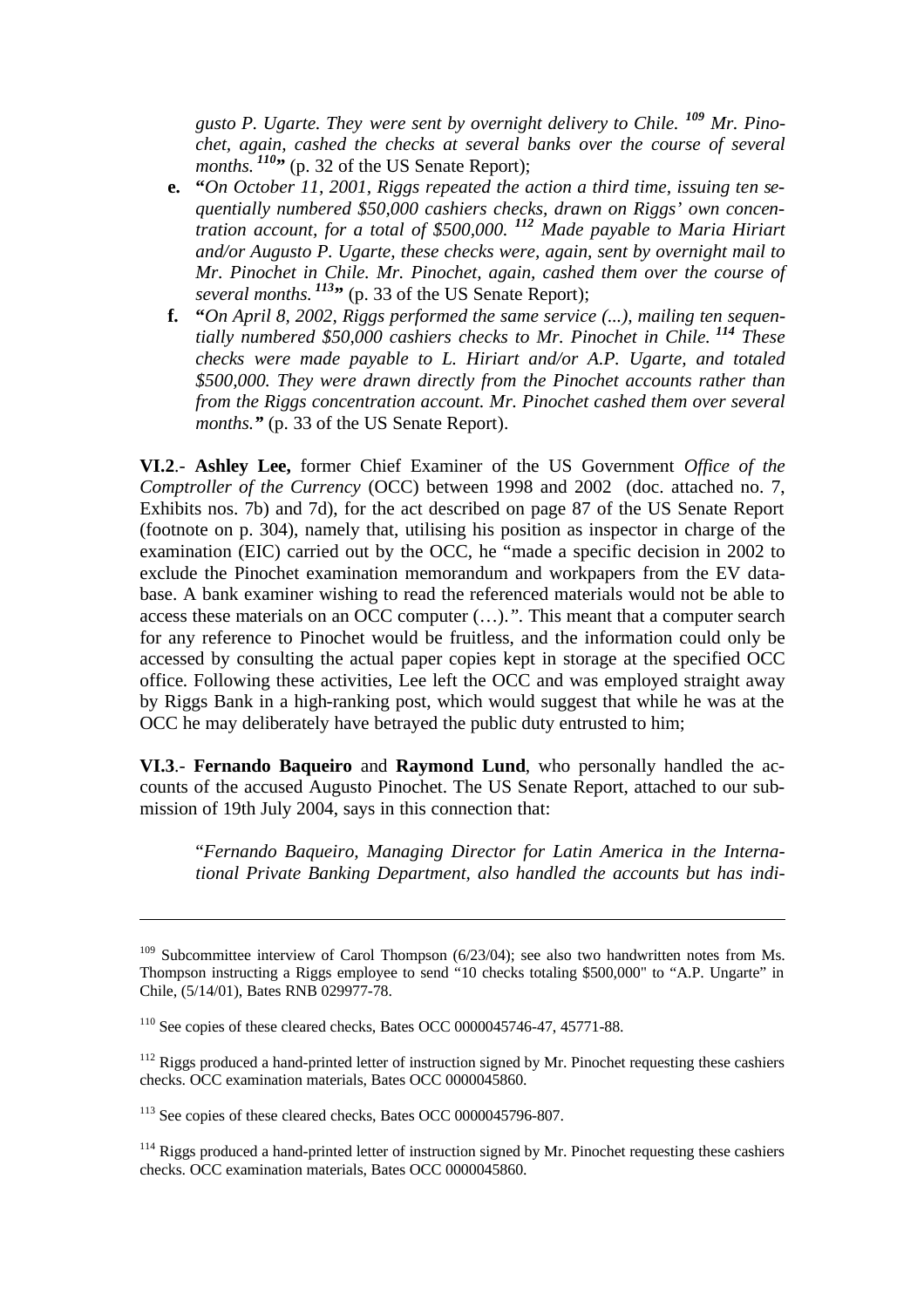*cated having much less direct contact with Mr. Pinochet.<sup>40</sup> Both reported to the head of the International Banking Group.*" (p. 19).

Fernando Baqueiro signed *"a "KYC Profile" prepared by Riggs & Co. in March 2002, for Mr. Pinochet's personal money market account.. <sup>75</sup> This profile notes that the account had been opened three years earlier, in March 1999. It marks the client as a "High Profile Customer," and later point, the profile states: "Additional information on file with Group Head." The form also states that a list of all related accounts is held in the "Vault." The profile states that the Pinochet relationship came to the International Private Banking Department "though Riggs Embassy Division due to our close professional relationship with the Chilean Embassy in the US." It describes Mr. Pinochet as a "retired Army General," and says the source of his initial wealth was "profits & dividends from several business[es] family owned." It states that the source of his current income is "investment income, rental income, and pension fund payments from previous posts." It estimates his annual income at \$300,000 to \$500,000, and leaves blank his estimated net worth. It predicts wire transfers of up to \$250,000, but an average account balance of only \$20,000, suggesting an expectation that the account would be used as a quick pass through for large sums." (pp. 26-7);*

*"When the OCC reviewed the assembled documentation as part of its 2002 examination of the Pinochet accounts, it determined that the information was insufficient to establish the source of Mr. Pinochet's wealth and noted that Mr. Lund from Riggs had agreed with this assessment.<sup>81</sup>" (p. 28);*

*"The International Banking Group head stated that Riggs independently confirmed that, over the relevant time period, the Chilean stock market had increased in value, and it was plausible that an investor could have earned a large profit. However, the bank made no specific inquiry into Mr. Pinochet's claimed profits. Interview of Ray Lund (7/07/04)." (p. 28, note 80);*

*"In 2001, a Riggs Board member informed senior officials at the bank about the Pinochet attachment order, pending legal actions against Mr. Pinochet, and accusations concerning his involvement with wrongdoing.<sup>125</sup>".* This memorandum's addressees included Raymond Lund *(pp. 31 - note 102 - and 36 - note 125).*

**VI.4**.- With regard to the accused of US nationality, resident in the United States, we request, as in our previous submission, that their identity be supplied in the Letter Ro-

<sup>&</sup>lt;sup>40</sup> See, e.g., OCC document, "Targeted Examination: Accounts related to Mr. Augusto Pinochet" (7/9/02), Bates OCC 0000517598; OCC examination materials, Bates OCC 0000045627 ("Then-Chairman Joe Allbritton, then-Head of International Banking Paul Cushman, and President of [Riggs National Corporation] Tim Coughlin asked Mr. Pinochet for his account.").

<sup>75</sup> "Riggs & Co. KYC Profile," (3/24/02), Bates RNB 029979.

<sup>&</sup>lt;sup>81</sup> OCC document, "Targeted Examination: Accounts related to Mr. Augusto Pinochet" (7/9/02), Bates OCC 0000517600.

<sup>&</sup>lt;sup>125</sup> Fulbright & Jaworski memorandum from Steven B. Pfeiffer to Joseph Cahill and Raymond Lund (5/21/04), with attached materials, Bates OCC 0000045919-42.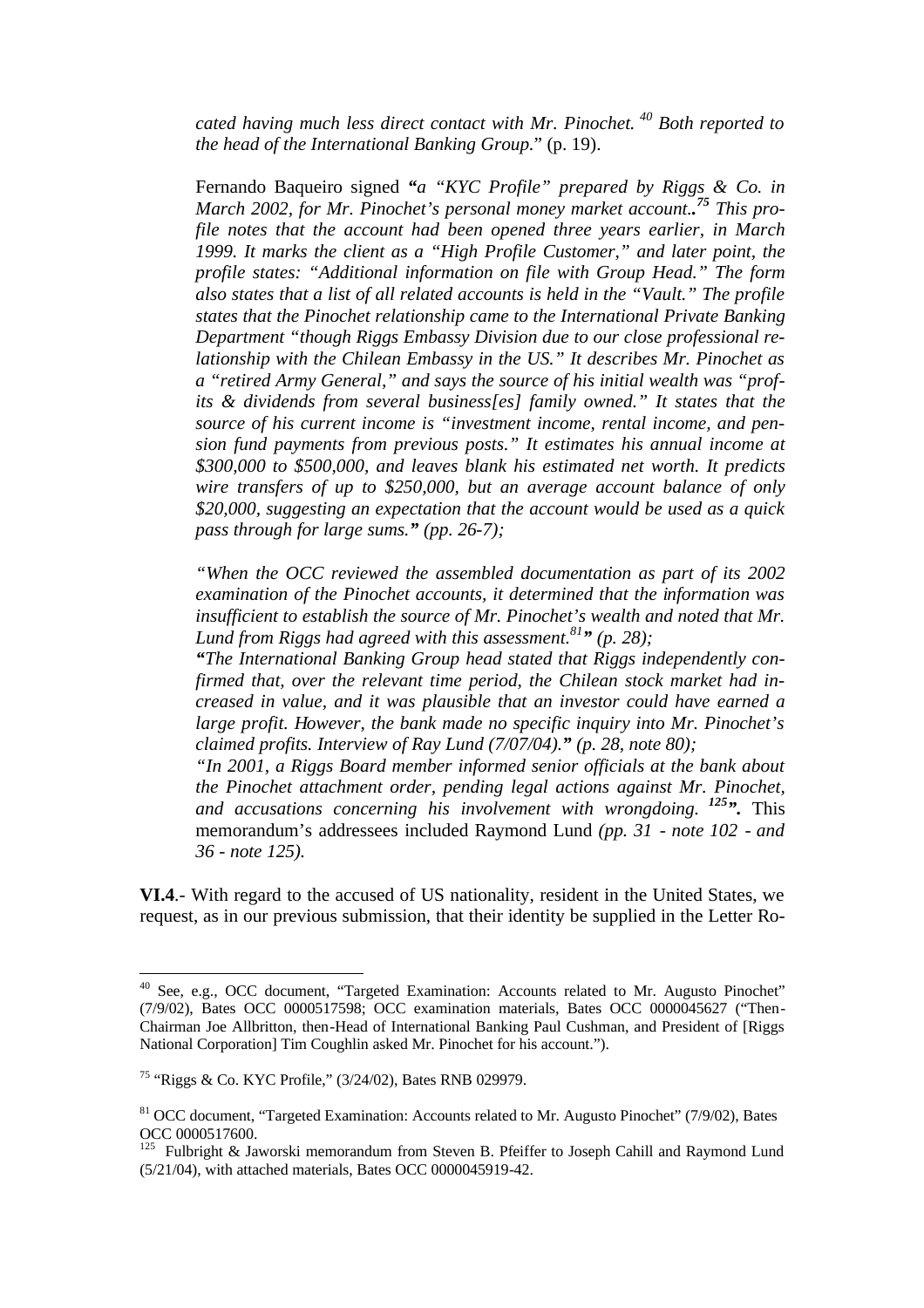gatory to the US Justice Department, with a view to giving the competent American authorities an opportunity to bring legal action in the US.

\*\*\* \*\*\* \*\*\* \*\*\*

# **VII. REQUEST THAT THE ACCUSED AUGUSTO PINOCHET AND LUCIA HIRIART BE NOTIFIED OF THE LETTER ROGATORY BY THE SPANISH CONSUL**

**VII.1**.- This is pursuant to art. 118 of LECriminal, and in order to allow the accused to defend themselves with all the guarantees provided by the Spanish Constitution and Spanish law, and by the European Convention on Human Rights.

It is further requested that such notice be accompanied by a copy of the legal action and that the accused be informed of their rights and given the relevant legal warnings.

**VII.2**.- For the purpose of notices to the accused Augusto Pinochet Ugarte and Lucía Hiriart Rodríguez, their domicile in Santiago de Chile is *Calle Pedro Lira Urquieta nº 11280. La Dehesa. Comuna Lo Barnechea. Santiago. Chile***.** Telephone: through Mónica Anania. Office: 56-2-238-1520. Santiago, Chile. Home: 562-216-1294, as specified in Riggs Bank documentation (doc. attached no. 6).

**VII.3.-** We further request that the notice of the Letter Rogatory be served by the Spanish Consul in Santiago, Chile, to the accused Augusto Pinochet Ugarte and Lucía Hiriart Rodríguez, pursuant to the terms of the **Inter-American Convention on Letters Rogatory**, applicable in Chile and España (Spanish Official Journal (BOE) of 15 August 1987), and art. 5 of the Vienna Convention on Consular Relations.

On ratifying the **Inter-American Convention on Letters Rogatory**, Chile made the following declaration:

*"Declaration made at the time of ratification, according to Article 16 of the Convention <sup>6</sup> :* 

*"The instrument of ratification corresponding to this Convention contains the declaration "that its provisions cover the execution of letters rogatory in criminal, labor, and contentious-administrative cases, as well as in arbitrations and other matters within the jurisdiction of special courts".* 

**VII.3.1**.- This declaration is applicable to what is provided in the **Inter-American Convention on Letters Rogatory**, which states that:

*Art. 4. "Letters rogatory may be transmitted to the authority to which they are addressed by the interested parties, through judicial channels, diplomatic or consular agents, or the Central Authority of the State of origin or of the State of destination, as the case may be.*

*Each State Party shall inform the General Secretariat of the Organization of American States of the Central Authority competent to receive and distribute* 

<sup>&</sup>lt;sup>6</sup> "Article 16. The States Parties to this Convention may declare that its provisions cover the execution *of letters rogatory in criminal, labor, and "contentious-administrative" cases, as well as in arbitrations and other matters within the jurisdiction of special courts. Such declarations shall be transmitted to the General Secretariat of the Organization of American States."*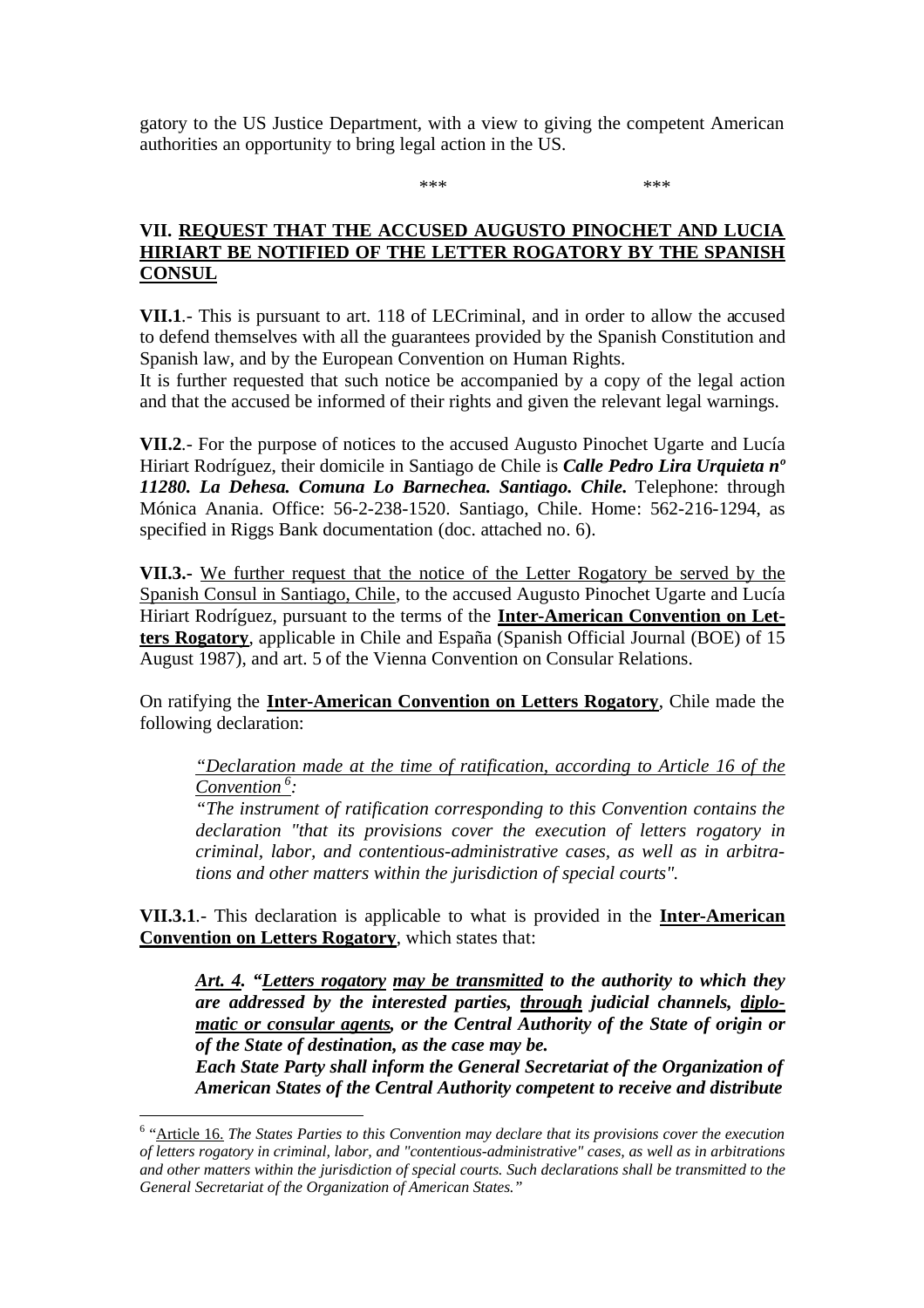*letters.*"<sup>7</sup>

*Art. 2. "This Convention shall apply to letters rogatory, issued in conjunction with proceedings in civil and commercial matters held before the appropriate authority of one of the States Parties to this Convention, that have as their purpose:* 

*a. The performance of procedural acts of a merely formal nature, such as service of process, summonses or subpoenas abroad;*

*b. The taking of evidence and the obtaining of information abroad, unless a reservation is made in this respect."*

*Art. 3. "This Convention shall not apply to letters rogatory relating to procedural acts other than those specified in the preceding article; and in particular it shall not l apply to acts involving measures of compulsion."*

*Art. 13. Consular or diplomatic agents of the States Parties to this Convention may perform the acts referred to in Article 2 in the State in which they are accredited, provided the performance of such acts is not contrary to the laws of that State. In so doing, they shall not perform any acts involving measures of compulsion."*

**VII.3.2.-** The current **Bilateral Agreement on Extradition and Judicial Assistance in Criminal Matters**, of 14th April 1992 (BOE, 10th January 1995), provides for the sending of letters rogatory (art. 30) and authorises consuls to perform actions permitted by the law of the receiving State (art. 41):

*Art. 30. Forms of request. 1. The request for assistance shall take the form of a letter rogatory. 2. Requests for assistance shall be complied with pursuant to the law of the Party to which they are addressed, and such compliance shall be confined to the actions expressly requested. 3. When a request for assistance cannot be complied with, the Party to which it is addressed shall return it with an explanation of the reason therefor.*

*Art. 40. Requirements applicable to requests for assistance.*

*1. Requests for assistance shall contain the following information:*

*a) Authority issuing the request and nature of its resolution.*

*b) Offence to which the proceedings refer.*

 $\overline{a}$ 

c) Insofar as possible, identity and nationality of the prosecuted or convicted person.

*d) Precise description of the assistance requested and all the information considered useful to facilitate effective compliance with the request.*

*2. Requests for assistance concerning any action other than the mere delivery of objects or documents shall also contain an outline of the relevant facts and the charge preferred, if applicable.*

<sup>&</sup>lt;sup>7</sup> The competent Central Authority in Spain is the Technical General Secretariat (Secretaría General Técnica) of the Ministry of Justice, and in Chile, the Ministry of Foreign Affairs of the Republic of Chile, as Central Authority for receiving and distributing Letters Rogatory for the purposes provided for in the Convention.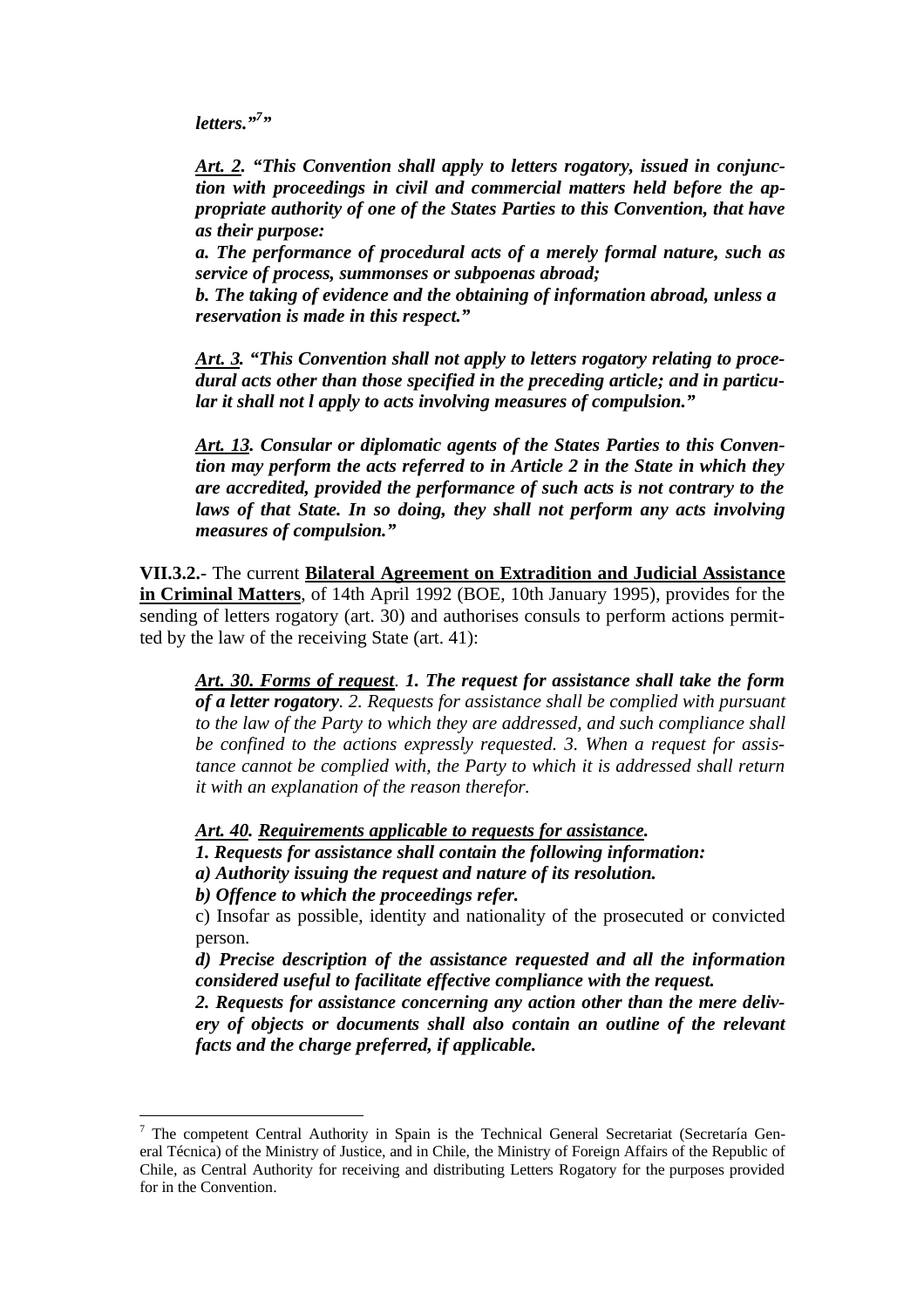*3. When a request for assistance is not complied with by the Party to which it is addressed, such Party shall return it with an explanation of the reason therefor.*

#### *Art. 41. Transmission of the request.*

*1. The request for assistance shall be transmitted by diplomatic channels. Notwithstanding the foregoing, the Parties may also designate other authorities entitled to send or receive such requests.*

*2. The Parties may direct their Consuls to perform any actions permitted by the law of the receiving State.*

**VII.3.4**.- For its part, the **Code of International Private Law** (**Bustamante Code**), applicable in Chile and applied complementarily, provides as follows:

*"Art. 389. The judge issuing the letters rogatory is to decide as to his own competence and the legality and propriety of the act or evidence, without prejudice to the jurisdiction of the judge to whom said letters are addressed."*

**VII.4.-** Form of notification of the Letter Rogatory**.** Without prejudice to any additional documentation that the Court deems appropriate to attach to the Letter Rogatory, and to the form that it wishes to give thereto, we suggest that it should include at least the information provided for in the established form, for the purposes of "*a letter rogatory from the Central Authority of the State of origin to the Central Authority of the State of destination*" [which is not the case in hand, inasmuch as it is here requested that notice be served by the Spanish Consul], in the Additional Protocol to the Inter-American Convention on Letters Rogatory, of 1975, promulgated by Chile on 21.11.1989 and published in the Official Journal on 12.02.1990, attached as annexes nos. 12 and 13, although this is not applicable where notice is served by the Spanish Consul.

\*\*\* \*\*\* \*\*\* \*\*\*

**VIII.-** It is further requested that what is provided in **art. 385 of LECriminal** be fulfilled by means of a Letter Rogatory to the Republic of Chile requesting that the statement of each of the accused be taken, pursuant to what is provided in the Bilateral Agreement on Extradition and Judicial Assistance in Criminal Matters of 14th April 1992 arts. 28, 30, 37, 40, 41.1.

\*\*\* \*\*\* \*\*\* \*\*\*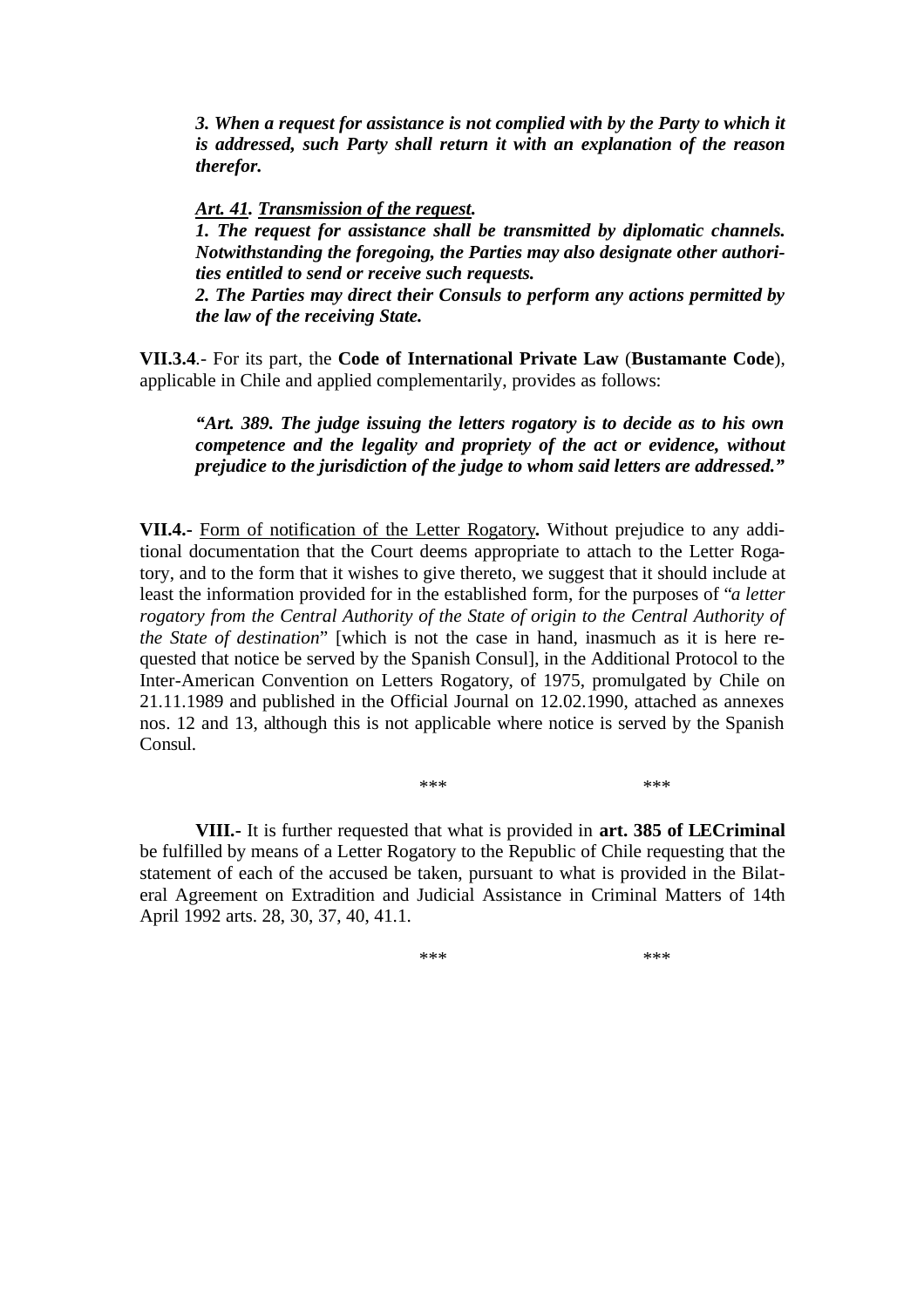# **IX**.- **ADDITIONAL ACTIONS REQUESTED**

In pursuance of what is requested in the legal action brought on 19th July 2004, it is hereby requested:

A) That, in order to ascertain the source and destination of the money deposited in Riggs Bank, for the purposes of **arts. 301 and 258 CP**, **Banco HSBC** and **Banco de Santander**, both domiciled at Plaza de Canalejas no. 1, Madrid-28014, be ordered to inform this Court of any accounts known to them, in any of the branches of Banco de Santander in Spain, Chile or any other country, of which the holder or assignee is or may have been **Augusto Pinochet Ugarte** and/or **A. Ugarte**; **Ashburton Company Ltd.; Althorp Investment Co. Ltd.; Belview International; Belview Inc.; Belview S.A., subsidiary of Belview Inc.;** the wife of the former, **Lucía HIRIART RODRÍGUEZ** and/or **L. Hiriart**, or their children or children-in-law:

| Inés Lucía              |    | Pinochet Hiriart, married to <b>Julio Ponce Lerou</b> |
|-------------------------|----|-------------------------------------------------------|
| <b>Augusto Osvaldo</b>  | id | 1d                                                    |
| <b>María Verónica</b>   | id | id, married to Hernán García Barzelato                |
| <b>Marco Antonio</b>    | id | id                                                    |
| <b>Jacqueline Marie</b> | id | id, married to <b>Iván Noguera</b>                    |

B) That, for the same purposes as the above (**art. 301 CP**), and also to ascertain whether any of the offences provided for in  $art. 445$  bis  $\mathbb{CP}^8$  have been committed, given the contents of the US Senate Report, the Spanish Defence Ministry be ordered to submit a detailed list of authorised transactions, contracts or dealings for the sale or transfer in any other form of arms, explosives or munitions, vehicles, ships, aircraft or any other military or dual-use equipment in the last ten years by the Spanish armed forces or by public or private Spanish manufacturers, directly or indirectly, to the armed forces of Chile.

C) That the Letters Rogatory previously sent within these proceedings to the **United States, the United Kingdom, Canada and Bermuda** be renewed, and that the standard Letter Rogatory be also sent to **Gibraltar, the Channel Islands, the Bahamas, the Cayman Islands, the Virgin Islands, Switzerland, the Netherlands** and **the Dutch Antilles**, for the alleged offences of money-laundering, concealment of assets, terrorism, genocide, torture and drug-trafficking, outlining the facts revealed in the US Senate Report of 15.7.2004, the acts of terrorism committed in Buenos Aires in September 1974 (murder of General Prats and his wife Sofia Cuthbert); the attack in Rome in September 1975 on Bernardo Leighton and his wife Anita Fresno; the murder in Washington DC in September 1976 of Orlando Letelier and Mrs Ron Moffit, along with the continuous nature of the offences, with the overall figures of instances of death, forced disappearance and torture given in the Indictment of 10th December

<sup>8</sup> *Article 445. [Offences treated jointly]. 1. Any persons who, either themselves or through intermediaries, use gifts, presents, bribes or promises to corrupt or seek to corrupt public officials of foreign authorities or international organisations in the exercise of their duty so as to benefit them or a third party, or who accept requests in this regard, for the purpose of their acting or refraining from acting in relation to the exercise of public functions so as to procure or to conserve a contract or other irregular benefit in the conduct of international economic activities, shall be punished with the penalties provided in article 423, in the respective cases. 2. If a guilty person belongs to a company, organisation or association, even temporarily, that is engaged in the performance of such activities, the judge or court may impose any of the consequences provided in article 129 of this Code."*